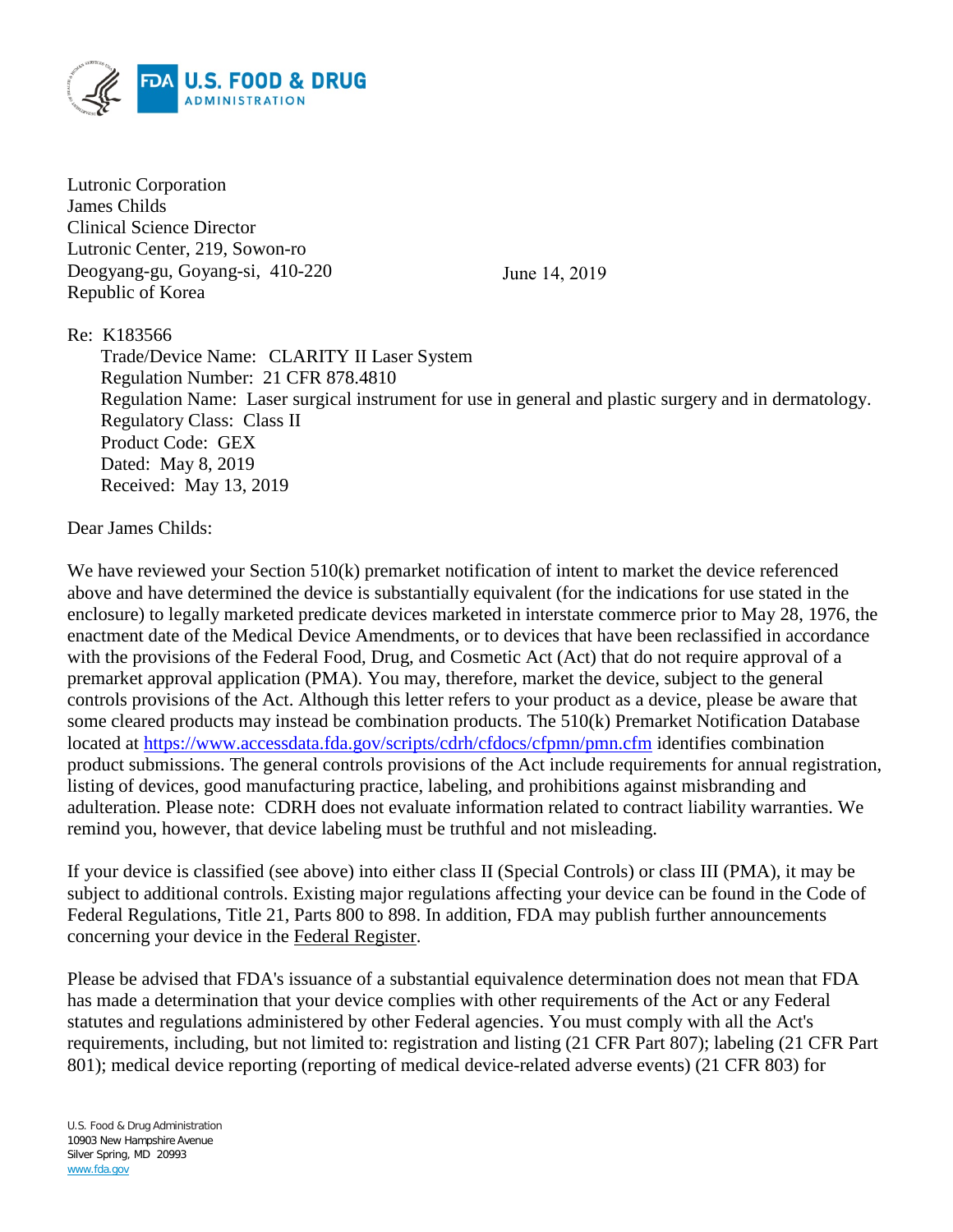devices or postmarketing safety reporting (21 CFR 4, Subpart B) for combination products (see [https://www.fda.gov/combination-products/guidance-regulatory-information/postmarketing-safety-reporting](https://www.fda.gov/combination-products/guidance-regulatory-information/postmarketing-safety-reporting-combination-products)[combination-products\)](https://www.fda.gov/combination-products/guidance-regulatory-information/postmarketing-safety-reporting-combination-products); good manufacturing practice requirements as set forth in the quality systems (QS) regulation (21 CFR Part 820) for devices or current good manufacturing practices (21 CFR 4, Subpart A) for combination products; and, if applicable, the electronic product radiation control provisions (Sections 531- 542 of the Act); 21 CFR 1000-1050.

Also, please note the regulation entitled, "Misbranding by reference to premarket notification" (21 CFR Part 807.97). For questions regarding the reporting of adverse events under the MDR regulation (21 CFR Part 803), please go to [https://www.fda.gov/medical-devices/medical-device-safety/medical-device-reporting](https://www.fda.gov/medical-devices/medical-device-safety/medical-device-reporting-mdr-how-report-medical-device-problems)[mdr-how-report-medical-device-problems.](https://www.fda.gov/medical-devices/medical-device-safety/medical-device-reporting-mdr-how-report-medical-device-problems)

For comprehensive regulatory information about medical devices and radiation-emitting products, including information about labeling regulations, please see Device Advice [\(https://www.fda.gov/medical](https://www.fda.gov/medical-devices/device-advice-comprehensive-regulatory-assistance)[devices/device-advice-comprehensive-regulatory-assistance\)](https://www.fda.gov/medical-devices/device-advice-comprehensive-regulatory-assistance) and CDRH Learn [\(https://www.fda.gov/training-and-continuing-education/cdrh-learn\)](https://www.fda.gov/training-and-continuing-education/cdrh-learn). Additionally, you may contact the Division of Industry and Consumer Education (DICE) to ask a question about a specific regulatory topic. See the DICE website [\(https://www.fda.gov/medical-devices/device-advice-comprehensive-regulatory](https://www.fda.gov/medical-devices/device-advice-comprehensive-regulatory-assistance/contact-us-division-industry-and-consumer-education-dice)[assistance/contact-us-division-industry-and-consumer-education-dice\)](https://www.fda.gov/medical-devices/device-advice-comprehensive-regulatory-assistance/contact-us-division-industry-and-consumer-education-dice) for more information or contact DICE by email [\(DICE@fda.hhs.gov\)](mailto:%20DICE@fda.hhs.gov) or phone (1-800-638-2041 or 301-796-7100).

Sincerely,

| <b>Neil R</b> | Digitally signed by Neil<br>R Ogden -S<br>Date: 2019.06.14 |  |
|---------------|------------------------------------------------------------|--|
| Oadon S       |                                                            |  |

Neil R.P. Ogden, MS Acting Assistant Director, Light Based Devices Team DHT4A: Division of General Surgery Devices OHT4: Office of Surgical and Infection Control Devices Office of Product Evaluation and Quality Center for Devices and Radiological Health Ogden -S Date: 2019.06.14 08:46:30 -04'00'

Enclosure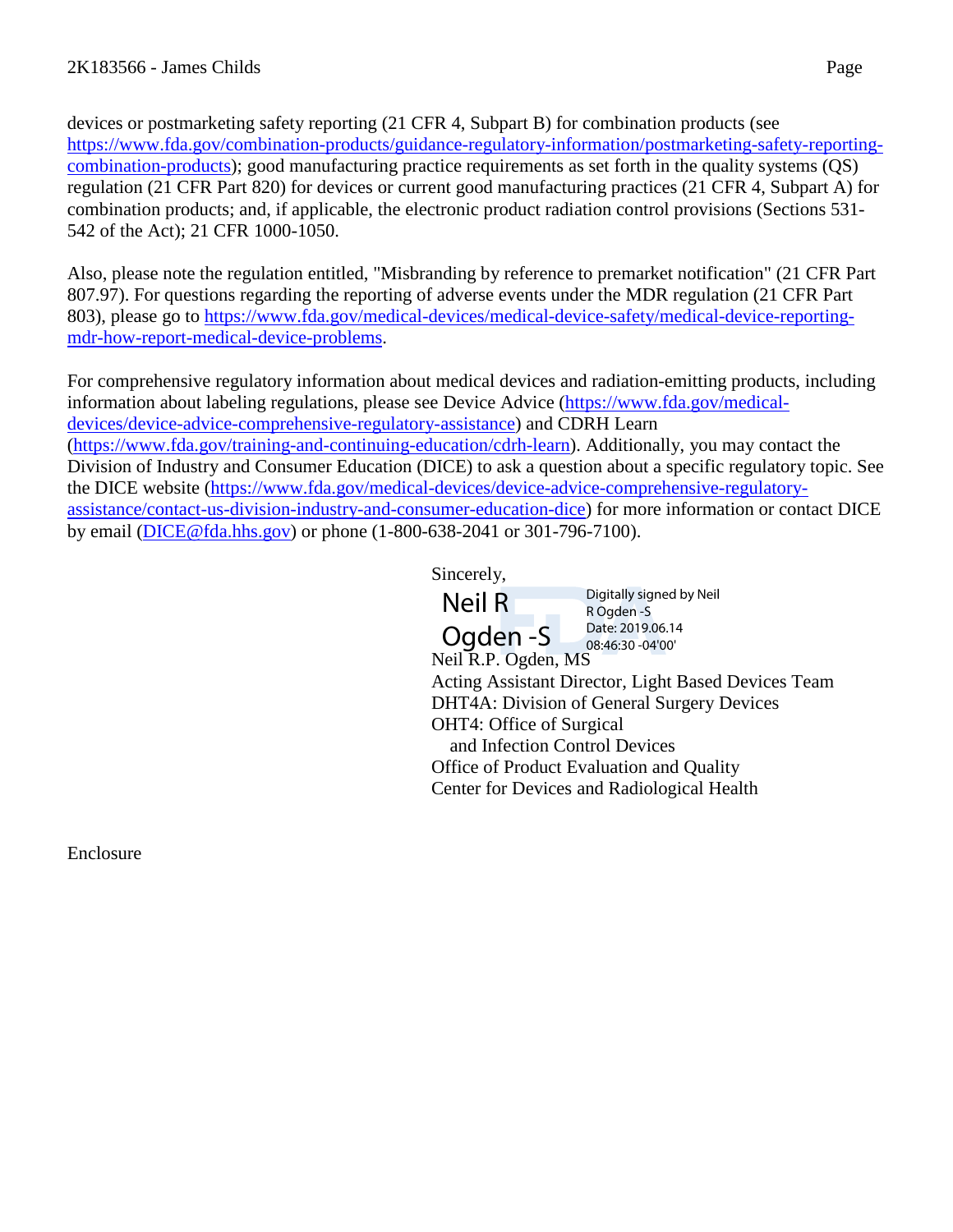# **Indications for Use**

510(k) Number *(if known)* K183566

Device Name

Clarity II Laser System

Indications for Use *(Describe)* 755 nm

The CLARITY II 755 nm Laser System is indicated for temporary hair reduction and stable long-term or permanent reduction through selective targeting of melanin in hair follicles. Permanent hair reduction is defined as the long-term, stable reduction in the number of hairs regrowing when measured at 6, 9, and 12 months after the completion of a treatment regime on all skin types (Fitzpatrick 1-VI) including tanned skin.

The 755 nm laser is also indicated for treatment of benign pigmented lesions, vascular lesions and wrinkles.

1064 nm

The CLARITY II 1064 nm Laser System is indicated for stable long term or permanent hair reduction and for treatment of PFB (Pseudofolliculitis Barbae) on all skin types, Fitzpatrick I – VI, including tanned skin.

Permanent hair reduction is defined as the long-term, stable reduction in the number of hairs regrowing when measured at 6, 9, and 12 months after the completion of a treatment regime.

The 1064 nm laser is also indicated for coagulation and hemostasis of soft tissue, for hemostasis of vascular lesions such as but not limited to port wine stains, hemangiomna, warts, telangiectasia, rosacea, venus lake, leg veins and spider veins. The 1064 nm laser system is also indicated for the treatment of benign pigmented lesions such as, but not limited to, lentigos (age spots), solar lentigos (sun spots), café au lait macules, seborrheic keratoses, nevi, chloasma, verrucae, skin tags, keratoses, (significant reduction in the intensity of black and/or blue- black tattoos) and plaques.

The 1064 nm Laser is also indicated for the treatment of wrinkles such as, but not limited to, periocular and perioral wrinkles.

| Type of Use (Select one or both, as applicable)          |                                             |
|----------------------------------------------------------|---------------------------------------------|
| $\boxtimes$ Prescription Use (Part 21 CFR 801 Subpart D) | Over-The-Counter Use (21 CFR 801 Subpart C) |

#### **CONTINUE ON A SEPARATE PAGE IF NEEDED.**

This section applies only to requirements of the Paperwork Reduction Act of 1995.

#### **\*DO NOT SEND YOUR COMPLETED FORM TO THE PRA STAFF EMAIL ADDRESS BELOW.\***

The burden time for this collection of information is estimated to average 79 hours per response, including the time to review instructions, search existing data sources, gather and maintain the data needed and complete and review the collection of information. Send comments regarding this burden estimate or any other aspect of this information collection, including suggestions for reducing this burden, to:

> Department of Health and Human Services Food and Drug Administration Office of Chief Information Officer Paperwork Reduction Act (PRA) Staff *PRAStaff@fda.hhs.gov*

*"An agency may not conduct or sponsor, and a person is not required to respond to, a collection of information unless it displays a currently valid OMB number."*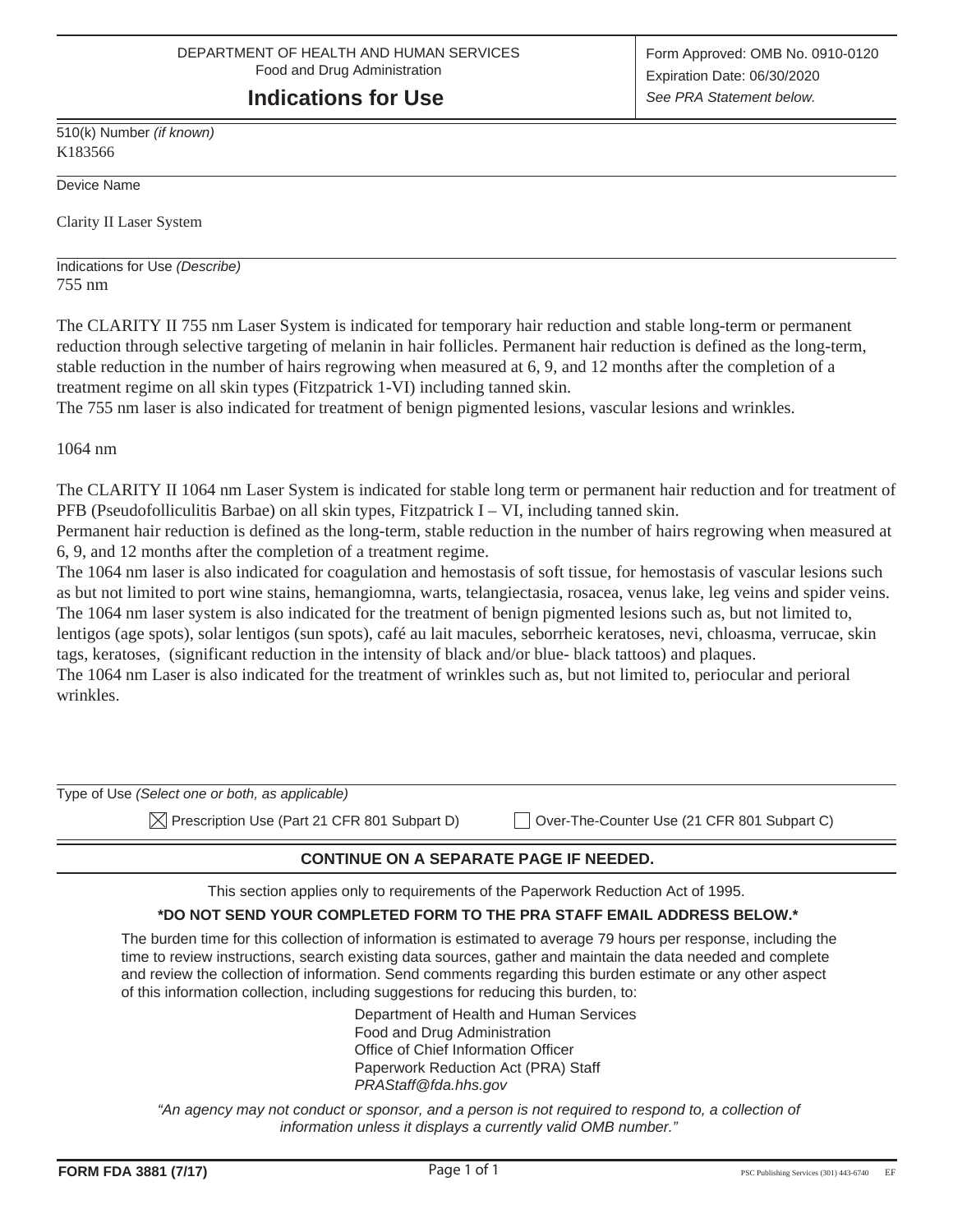### **6. 510(k) Summary**

The Company's 510(k) Summary for the CLARITY II Laser System is as follows:

## **510(k) Summary for the Lutronic Corporation CLARITY II Laser System**

This 510(k) Summary is being submitted in accordance with the requirements of the SMDA 1990 and 21 CFR 807.92.

### **1. General Information**

Applicant: Lutronic Corporation 219, Sowon-ro Haengsin-dong, Deogyang-gu. Goyang-si, Gyeonggi-do, 410-722

> Republic of Korea Tel: (82) 31-908-3440 Fax: (82) 31-907-3440

Contact Person: Mark W. Sheehan Regulatory Affairs Specialist Lutronic Global 19 Fortune Drive Billerica, MA 01821 Tel: (888) 588-7644 ext. 6253

# Summary/Preparation Date: December 20, 2018

#### **2. Names**

Trade Name: CLARITY II Laser System

Common Name: Dermatology Laser

Classification Name: Laser instrument, Surgical powered

Product Code: GEX Panel: General and Plastic Surgery

### **3. Predicate Devices**

The CLARITY II Laser System is substantially equivalent to the CLARITY LPC Laser System (K130199) and the Elite + Laser (K141425).

### **4. Device Description**

The CLARITY II Laser System contains two separate resonators, an Alexandrite resonator and an Nd:YAG (Neodymium-doped Yttrium Aluminum Garnet) resonator which generates pulsed laser energy at the nominal wavelength 755 nm and 1064 nm,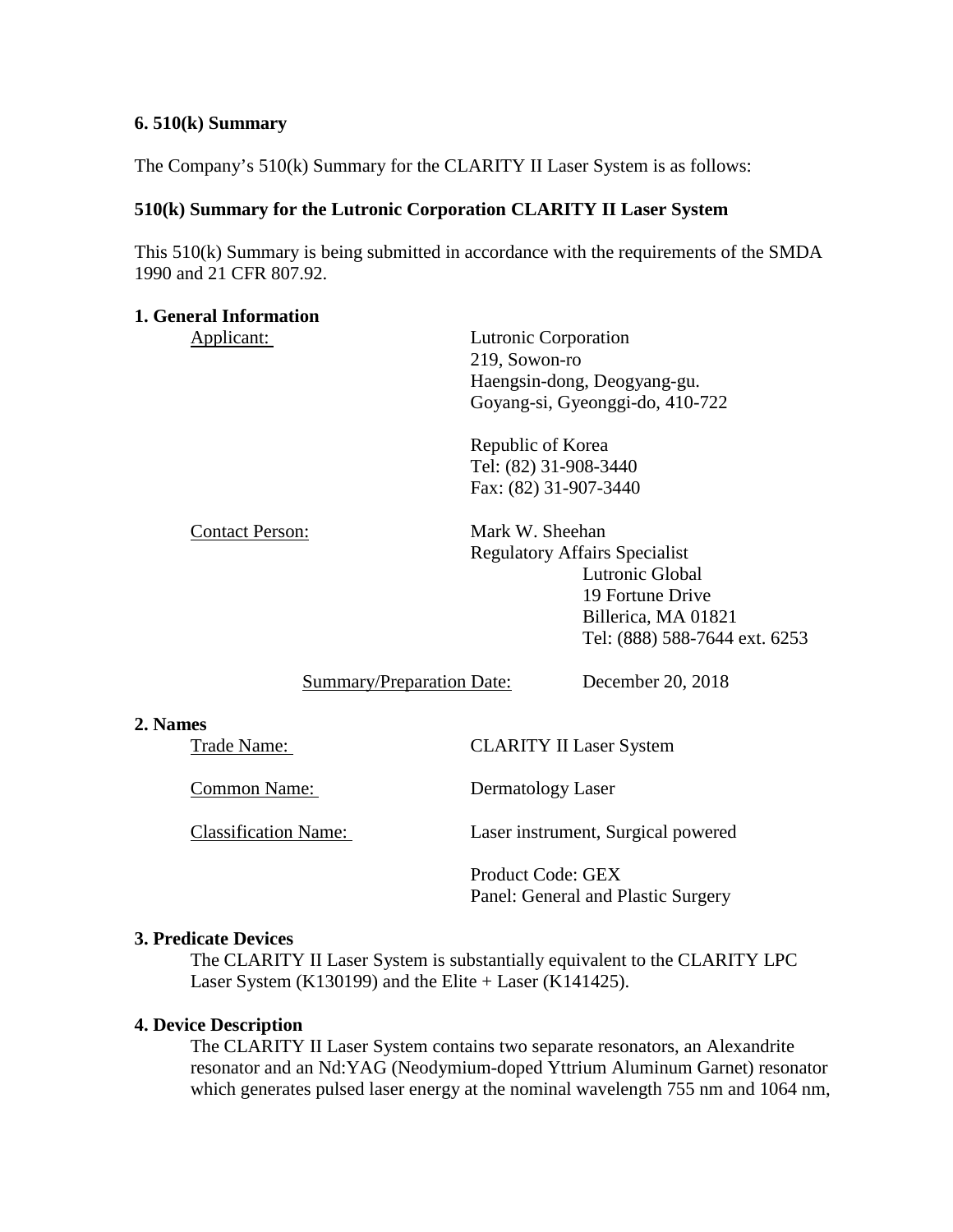respectively. The outputs of each laser generator and the aiming beam are optically combined on the laser rail so that their beam paths are identical as they exit the laser system. This allows the use of a single delivery system for either the 755 nm or 1064 nm wavelength. It is a medical device, designed for specific clinical applications, emitting laser energy via a handpiece and controlled by the user with a handpiece finger switch or optional footswitch. The CLARITY II Laser System consists of a system main body with an LCD touch screen, optical fiber with an AC or ICD handpiece.

The control panel is equipped with an LCD touch screen so that users may easily adjust parameters for optimal settings.

The CLARITY II Laser System is a medical device, designed for specific clinical applications, emitting laser energy at 755 nm and 1064 nm via a handpiece attached to an optical fiber. The pulsed beam is directed to the treatment zone through a lenscoupled optical fiber attached to a handpiece. When the beam contacts human tissue, the energy of the beam is absorbed by the tissue, resulting in very rapid highly localized temperature increase in the target.

The CLARITY II Laser System is composed of three main components, including the system main body, optical fiber (with optional AC handpiece or ICD handpiece), and the footswitch. The system main body is composed of the system control module, power supply, laser module, control panel (LCD touch screen), emergency stop button, and key switch. Laser radiation will be emitted from the handpiece through the optical fiber when the footswitch or finger switch is pressed. Safety goggles are provided with the system (optical density of 7 or higher at 1064 nm and 755 nm) for ancillary personnel. The casters and handle on the main body allows for transportation of the laser system within the treatment room. The laser console measures 563.6 mm (W) x 952.3 mm (L) x 998.5 mm (H).

The laser delivery system begins at the laser aperture, which is the fiber socket, at the upper front of the device. At this point, the invisible and infrared laser beam (755 nm or 1064 nm) and the visible 515-535 nm aiming beam are fed into and pass through the optical fiber and exit at the handpiece aperture.

Cartridges are available for the AC handpiece and ICD handpiece. The system is fitted with a window to protect the lens inside the cartridges from foreign material. The cartridge irradiation diameters available within the system are 2, 3, 5, 8, 10, 12, 15, 16, 18, 20, 22, 24mm. Users can use a cartridge fitted with an intelligent tracking tip (roller), O-type tip, C-type tip, or I-type tip.

The AC handpiece can be used with the CryoMini air cooling system that was cleared April 2008 (K080735).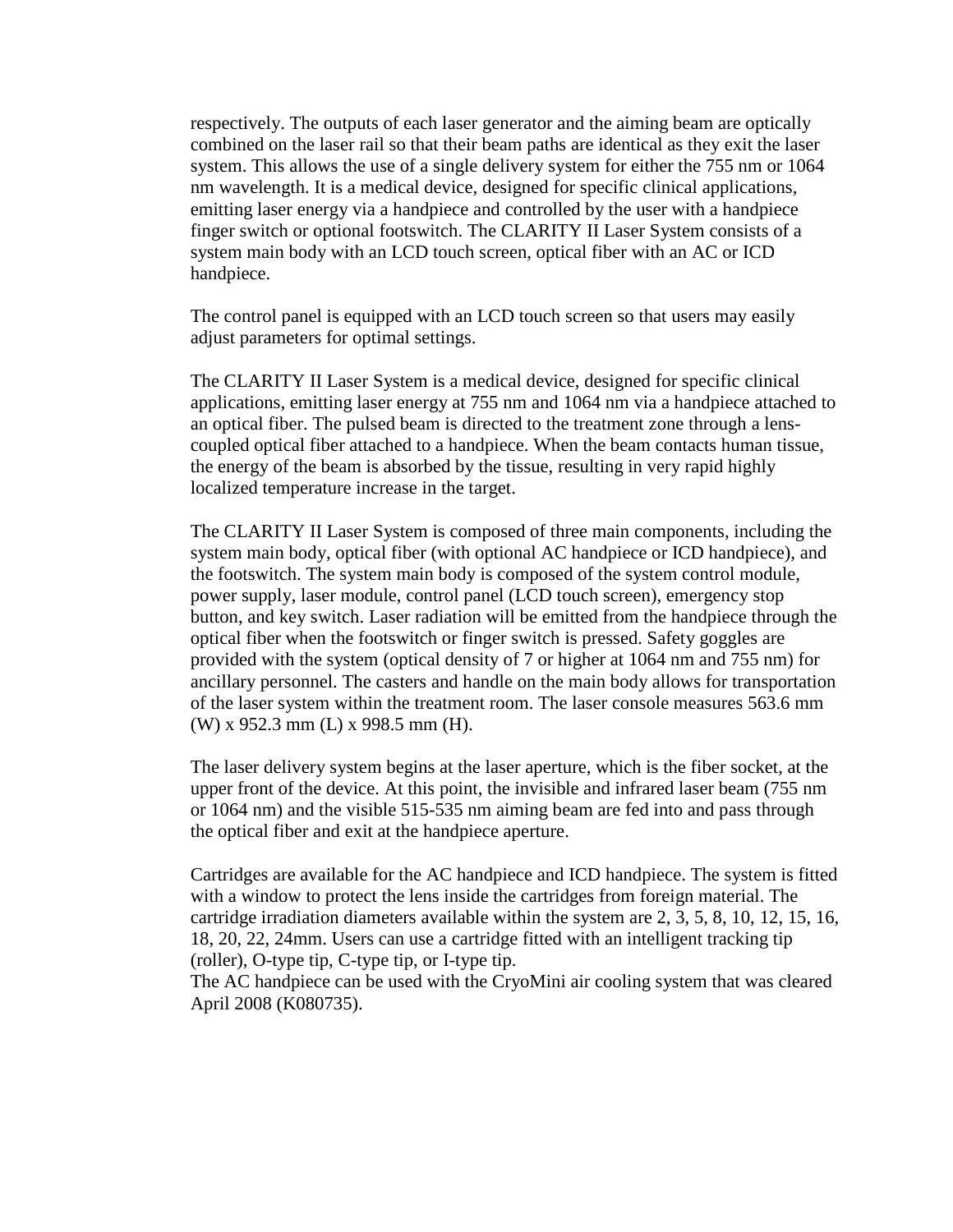#### **5. Indications for Use**

### 755 nm

The CLARITY II 755 nm Laser System is indicated for temporary hair reduction and stable long-term or permanent reduction through selective targeting of melanin in hair follicles. Permanent hair reduction is defined as the long-term, stable reduction in the number of hairs regrowing when measured at 6, 9, and 12 months after the completion of a treatment regime on all skin types (Fitzpatrick 1-VI) including tanned skin. The 755 nm laser is also indicated for treatment of benign pigmented lesions, vascular lesions and wrinkles.

#### 1064 nm

The CLARITY II 1064 nm Laser System is indicated for stable long term or permanent hair reduction and for treatment of PFB (Pseudofolliculitis Barbae) on all skin types, Fitzpatrick I –VI, including tanned skin. Permanent hair reduction is defined as the long-term, stable reduction in the number of hairs regrowing when measured at 6, 9, and 12 months after the completion of a treatment regime. The 1064 nm laser is also indicated for coagulation and hemostasis of soft tissue, for hemostasis of vascular lesions such as but not limited to port wine stains, hemangiomna, warts, telangiectasia, rosacea, venus lake, leg veins and spider veins. The 1064 nm laser system is also indicated for the treatment of benign pigmented lesions such as, but not limited to, lentigos (age spots), solar lentigos (sun spots), café au lait macules, seborrheic keratoses, nevi, chloasma, verrucae, skin tags, keratoses, (significant reduction in the intensity of black and/or blue- black tattoos) and plaques. The 1064 nm Laser is also indicated for the treatment of wrinkles such as, but not limited to, periocular and perioral wrinkles.

#### **6. Substantial Equivalence**

The CLARITY II Laser System is substantially equivalent to the CLARITY LPC Laser System (K130199) and the Elite  $+$  Laser (K141425). It has the same technological characteristics as the predicate devices. All three devices use two separate laser resonators, an Alexandrite resonator and an Nd:YAG (Neodymiumdoped Yttrium Aluminum Garnet) resonator which generates pulsed laser energy at the nominal wavelengths of 755 nm and 1064 nm. They have the same intended uses and similar operating principles. They also have the same spot sizes, pulse widths and fluences. The laser systems differ in the features offered. Unlike its predicated devices, the Subject device includes a skin temperature monitoring feature for informational purposes only. In addition, the Subject device includes an Intelligent Tracking Tip that insures selectable overlap of contiguous pulses during treatment. These features, however, do not affect the safety and effectiveness of the subject device and therefore it is substantially equivalent to the Predicate devices.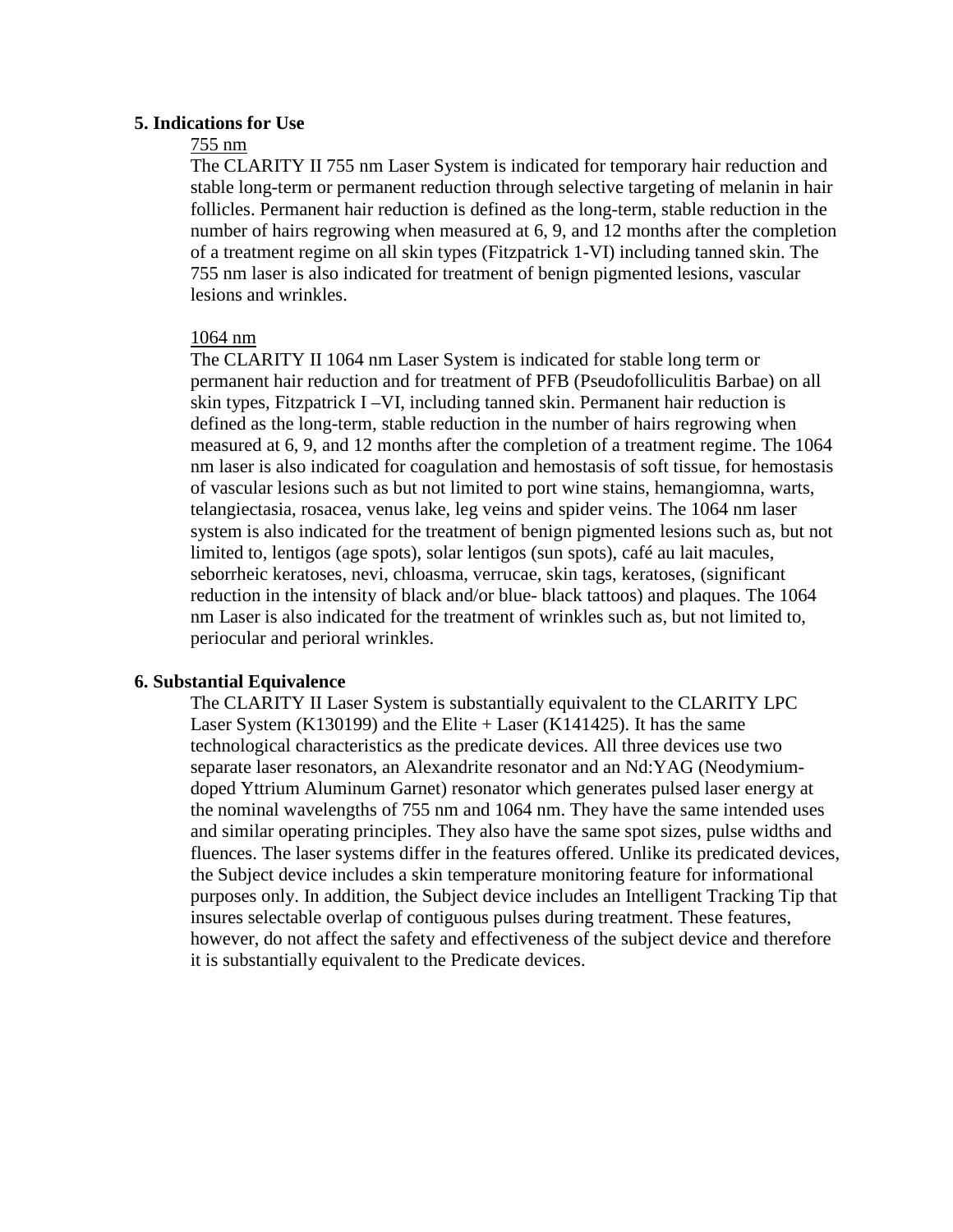## **7. Performance Data**

The Company's performance data for the CLARITY II Laser System is as follows:

| <b>Device Name</b>  |                                                                    | <b>Clarity II</b>                                                                               | <b>Clarity LPC</b>                          | Elite +                                     |
|---------------------|--------------------------------------------------------------------|-------------------------------------------------------------------------------------------------|---------------------------------------------|---------------------------------------------|
| <b>Manufacturer</b> |                                                                    | <b>Lutronic Corporation</b>                                                                     | Lutronic<br>Corporation                     | Cynosure                                    |
|                     | 510(k) Number                                                      | <b>NA</b>                                                                                       | K130199                                     | K141425                                     |
|                     | <b>Max Fluence</b><br>(J/cm2)                                      | 600                                                                                             | 600                                         | 60                                          |
|                     | Max Energy (J)                                                     | 60                                                                                              | 60                                          | 30                                          |
| 755 nm              | Max Rep Rate (Hz)                                                  | 10                                                                                              | 10                                          | 5                                           |
|                     | <b>Pulse Duration (ms)</b>                                         | $0.1 - 300$                                                                                     | $0.35 - 300$                                | $0.1 - 300$                                 |
|                     | <b>Spot Sizes (mm)</b>                                             | 2, 3, 5, 8, 10, 12, 15, 16, 18, 20<br>,22,24                                                    | 2, 3, 5, 8, 10, 12, 15, 18, 2<br>0          | 3, 5, 7, 10, 12, 15, 18, 20, 2<br>2,24      |
|                     | Max Fluence $(J/cm2)$                                              | 600                                                                                             | 600                                         | 300                                         |
|                     | Max Energy (J)                                                     | 100                                                                                             | 100                                         | 50                                          |
|                     | Max Rep Rate (Hz)                                                  | 10                                                                                              | 10                                          | 10                                          |
|                     | <b>Pulse Duration (ms)</b>                                         | $0.1 - 300$                                                                                     | $0.35 - 300$                                | $0.1 - 300$                                 |
| 1064 nm             | <b>Spot Sizes (mm)</b>                                             | 2, 3, 5, 8, 10, 12, 15, 16, 18. 20<br>,22,24                                                    | 2, 3, 5, 8, 10, 12, 15, 18, 2<br>$\Omega$   | 3, 5, 7, 10, 12, 15, 18, 20, 2<br>2,24      |
|                     | <b>Aiming Beam</b>                                                 | Green                                                                                           | Green                                       | Red                                         |
| 755/1064<br>nm      | <b>Electrical</b><br><b>Requirements</b><br>(Power<br>consumption) | AC220-230V 50/60 Hz<br>Fuse: 250V/30A, Circuit<br>Breaker: 30A<br>Power Consumption: 6.0<br>kVa | VAC 220-230, single<br>phase, 30A, 50/60 Hz | VAC 208/240, single<br>phase, 30A, 50/60 Hz |
|                     | Size (mm)                                                          | 563.6 (W) x 952.3 (L) x<br>998.5 (H) mm                                                         | 434 (W) x 776.8 (D)<br>$x 1148.8$ (H)       | 381 (W) x 635 (D) x<br>$1041.4$ (H)         |
|                     | Weight (kg)                                                        | 110                                                                                             | 110                                         | 81.8                                        |
|                     | <b>Optical Delivery</b><br><b>System</b>                           | Optical fiber with<br>handpiece                                                                 | Optical fiber with<br>handpiece             | Optical fiber with<br>handpiece             |
|                     | <b>Cooling System</b>                                              | Chilled Air or ICD                                                                              | Chilled Air or ICD                          | Chilled Air                                 |

### **Bench Testing**

The CLARITY II Laser System complies with all applicable standards, including ISO 13485:2016, ISO 60601-1 for electrical safety and IEC 60601-1-2 for electromagnetic compatibility.

### **Clinical Testing**

No performance data has been provided since the CLARITY II Laser System is equivalent to the previously cleared predicate devices with no new issues regarding safety and effectiveness.

# **8. Conclusion**

The intended use of the CLARITY II Laser System is virtually identical to the intended use of the predicate devices and the technological characteristics of the CLARITY II Laser System. Any differences between the CLARITY II Laser System and the predicate devices have no